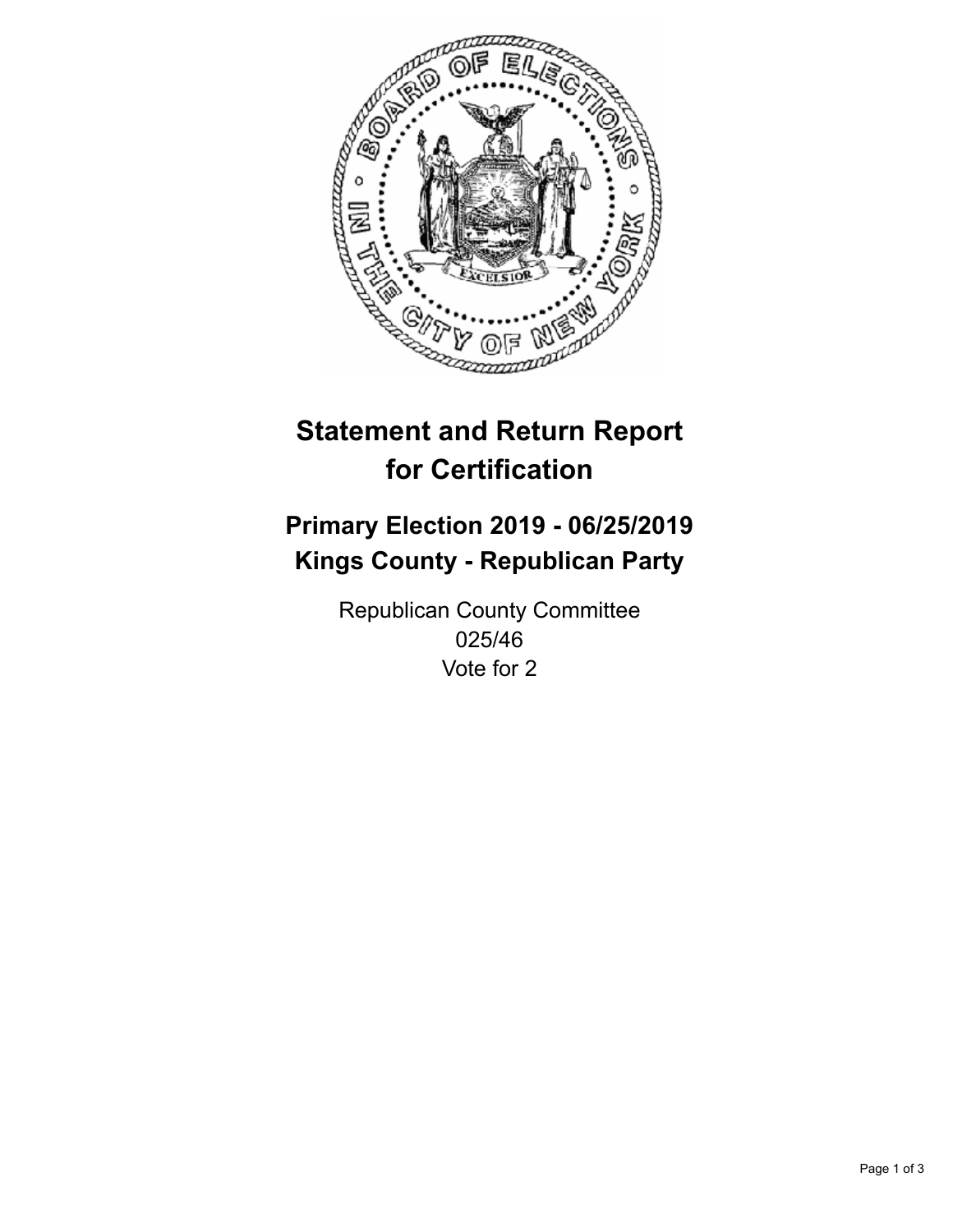

## **Assembly District 46**

| <b>PUBLIC COUNTER</b>                                    | 55       |
|----------------------------------------------------------|----------|
| <b>MANUALLY COUNTED EMERGENCY</b>                        | 0        |
| ABSENTEE / MILITARY                                      | 2        |
| AFFIDAVIT                                                | $\Omega$ |
| <b>Total Ballots</b>                                     | 57       |
| Less - Inapplicable Federal/Special Presidential Ballots | 0        |
| <b>Total Applicable Ballots</b>                          | 57       |
| DONALD P. GOLDEN                                         | 14       |
| <b>STAMATIS LILIKAKIS</b>                                | 8        |
| ALEXANDER LERNER                                         | 21       |
| SVETLANA STRAKHAN                                        | 19       |
| <b>Total Votes</b>                                       | 62       |
| Unrecorded                                               | 52       |